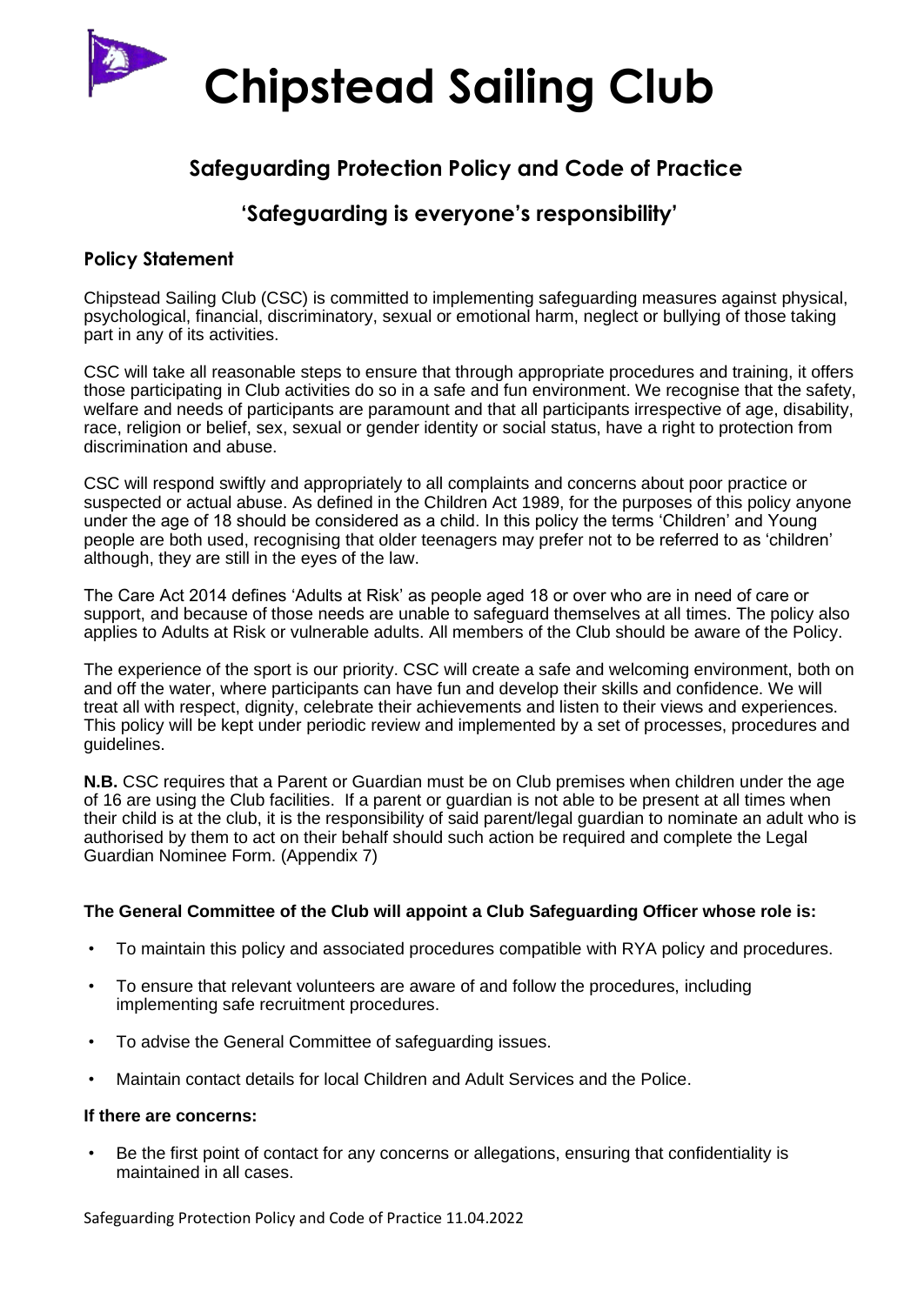

- Decide on the appropriate action to be taken, in line with the organisation's procedures and in conjunction with the person in charge (Commodore, Training Principal, Chief Instructor, Safeguarding Officer etc.)
- Keep the RYA Informed as necessary.
- The RYA designated person is the RYA Safeguarding and Equality Manager. Tel 0238 060 4104 email: safeguarding@rya.org.uk or RYA Safeguarding Manager 0238 060 4226
- The Club Safeguarding Officer is **Maggie Bolton**, (mob. 07746964482, e-mail safeguarding@ chipsteadsc.org.uk.

#### **Staff and Volunteers**

The Club Safeguarding Officer and those who are instructing, coaching, or supervising adults at risk, children and young people will also be required to apply for an Enhanced Criminal Records Disclosure, with Barred List check if appropriate. These persons will be asked to provide selfdisclosure form annually. (Appendix 5).

Chipstead SC understands that it is an offence to allow someone to undertake regulated activity/work if they have been barred from working with the relevant vulnerable group. There is a risk that determined known offenders who are no longer able to work undetected in the statutory sector may move into the voluntary and sports sectors. If groups from local schools come to your site, a school may request that you check your instructors or volunteers so that they are subject to the same level of scrutiny as the children's teachers.

An individual is only eligible to apply for an Enhanced Disclosure, which will disclose their 'spent' as well as their 'unspent' record, if they will be in a position listed under the exceptions to the Rehabilitation of Offenders Act 1974, i.e. one that involves regularly teaching, training, instructing, caring for or supervising persons under 18. They can only be required to apply for the additional Barred List check if they will be undertaking 'regulated activity' with children or vulnerable adults as defined under the Safeguarding Vulnerable Groups Act 2006, amended by the Protection of Freedoms Act 2012.

Chipstead SC ensures that all those involved in the recruitment process have received appropriate guidance and training on the relevant legislation relating to volunteering of ex-offenders, e.g. Rehabilitation of Offenders Act 1974 and are aware that they can seek guidance from the RYA if required. If in doubt regarding the suitability of ex-offenders, guidance will always be sought from the RYA.

#### **Good Practice**

All members of CSC should follow Good Practice guidelines (Appendix 1) and agree to abide by the Club Code of Conduct (Appendix 2). A Good Practice Guide handout is available for all Instructors and Volunteers. Those working with adults at risk and young people should be aware of the guidance on recognising abuse (Appendix 3) as set out in the CSC Recognising Abuse Policy.

At times when children are changing before or after junior/youth training or racing, adults are requested not to enter the showers and changing rooms. If this is unavoidable it is advised that they are accompanied by another adult. At these times, Wealden Sailability clients accompanied by carers will be restricted to using the disabled toilet or must be accompanied by a carer when using the changing rooms. During schools training sessions all instructors will be restricted to using the disabled toilet for changing.

CSC will seek written consent from the child and their parents/carers before taking photos or video at an event or training session or publishing such images. Parents and spectators should be prepared to identify themselves if requested and state their purpose for photography/filming. If the Club publishes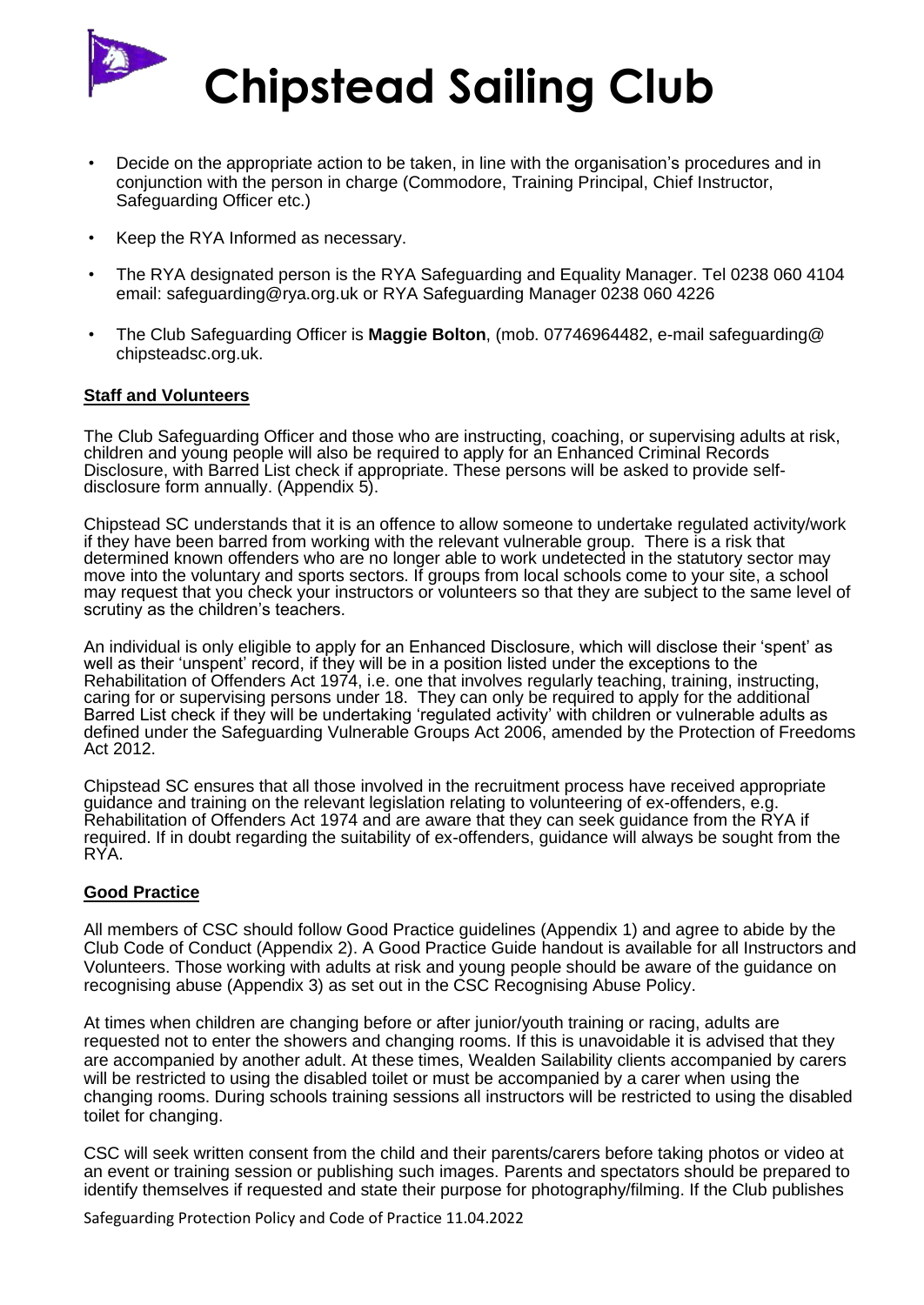

images of children, no identifying information other than names will be included. Any concerns about inappropriate or intrusive photography or the inappropriate use of images should be reported to the CSC Club Safeguarding Officer

#### **Concerns**

Anyone who is concerned about a participant's welfare, either outside the sport or within the Club, should inform the Club Safeguarding Officer immediately, in strict confidence. The CSC Club Safeguarding Officer will follow the prescribed procedures.

Any member of the Club failing to comply with the Safeguarding Adults policy and any relevant Codes of Conduct may be subject to disciplinary action under Club Rule 15.

**This policy will be kept under regular review and will be reviewed at the very least annually.**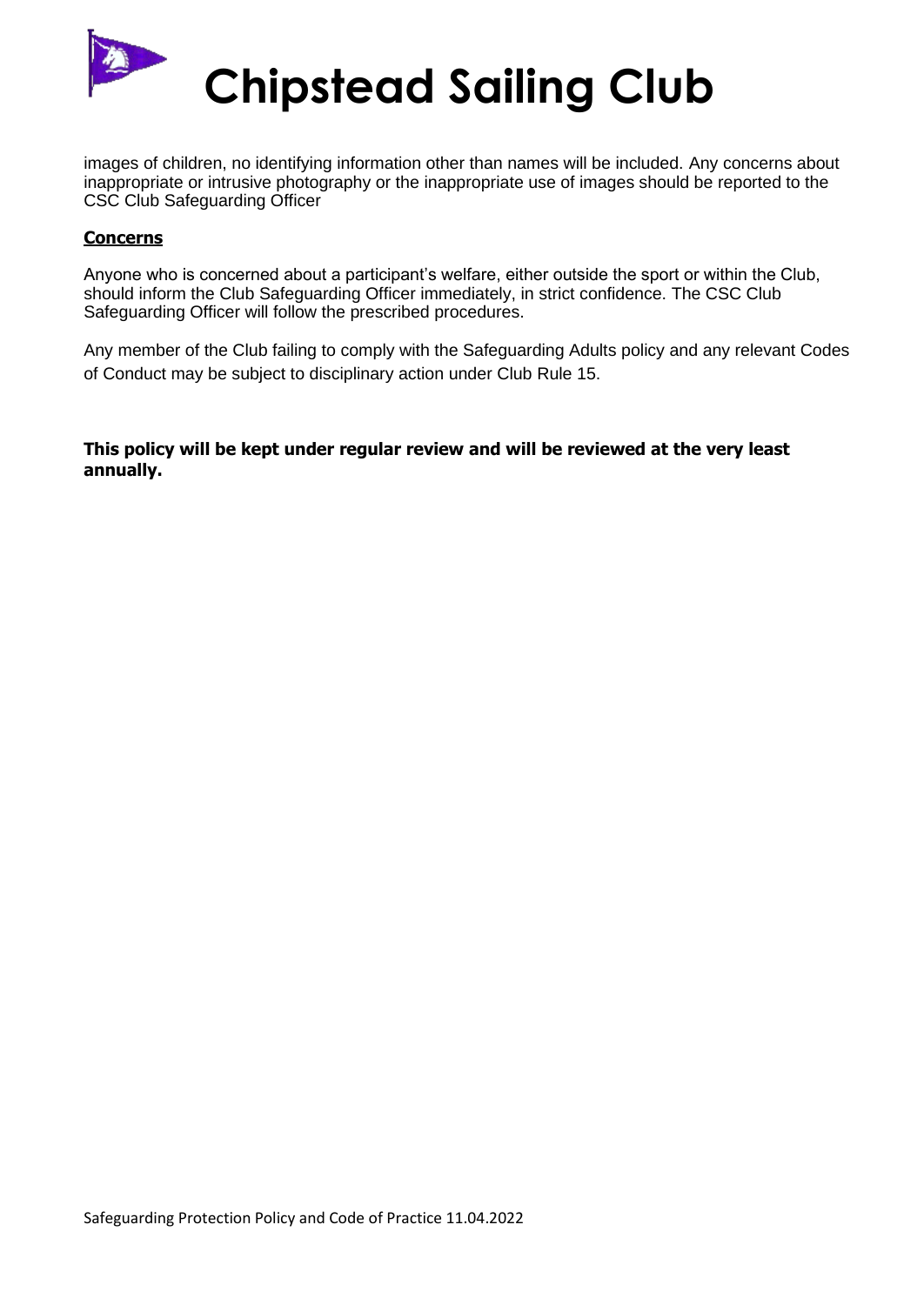

### **Appendix 1: Good Practice Guide for Instructors, Coaches and Volunteers**

### **The Essential points of Good Practice.**

This guide only covers the essential points of good practice when working with adults at risk and children and young people. You should also read the Chipstead Sailing Club's (CSC) Safeguarding Protection Policy and Code of Practice (which are circulated to training Centre Instructors and Volunteers annually) which are available for reference at all times.

- Avoid spending any significant time working with adults at risk or children in isolation and always try to work in an open environment in view of others.
- Do not take adults at risk or children alone in a car, however short the journey.
- Do not take children or adults at risk away from the CSC premises (which includes Chipstead Lake).
- Where any of these are unavoidable, ensure that they only occur with the full knowledge and consent of someone in charge at CSC or the child's parents or the adult at risks carers.
- Design training programmes that are within the ability of the individual.
- If the adult at risk or child is having difficulty with a wetsuit or buoyancy aid, ask them to ask a friend to help if at all possible.
- If you do have to help an adult at risk or child, make sure you are in full view of others, preferably another adult.
- Restrict communications with adults at risk or young people via mobile phone, email or social media to group communications about organisational matters. If it's essential to send an individual message, copy it to the child's parent or carer, or if these are not available, to the Training Principal [\(training@chipsteadsc.org.uk\)](mailto:training@chipsteadsc.org.uk)
- Always communicate clearly in whatever way best suits the individual, and check their understanding and expectations.

#### **You should never**

- Engage in rough, physical or sexually provocative games, including horseplay.
- Allow or engage in inappropriate touching of any form.
- Allow use of inappropriate language unchallenged, or use such language yourself when with children or adults at risk.
- Make sexually suggestive comments, in any circumstance.
- Fail to respond to an allegation made by an adult at risk or a child. You must always act.
- Do things of a personal nature that adults at risk or children can do for themselves.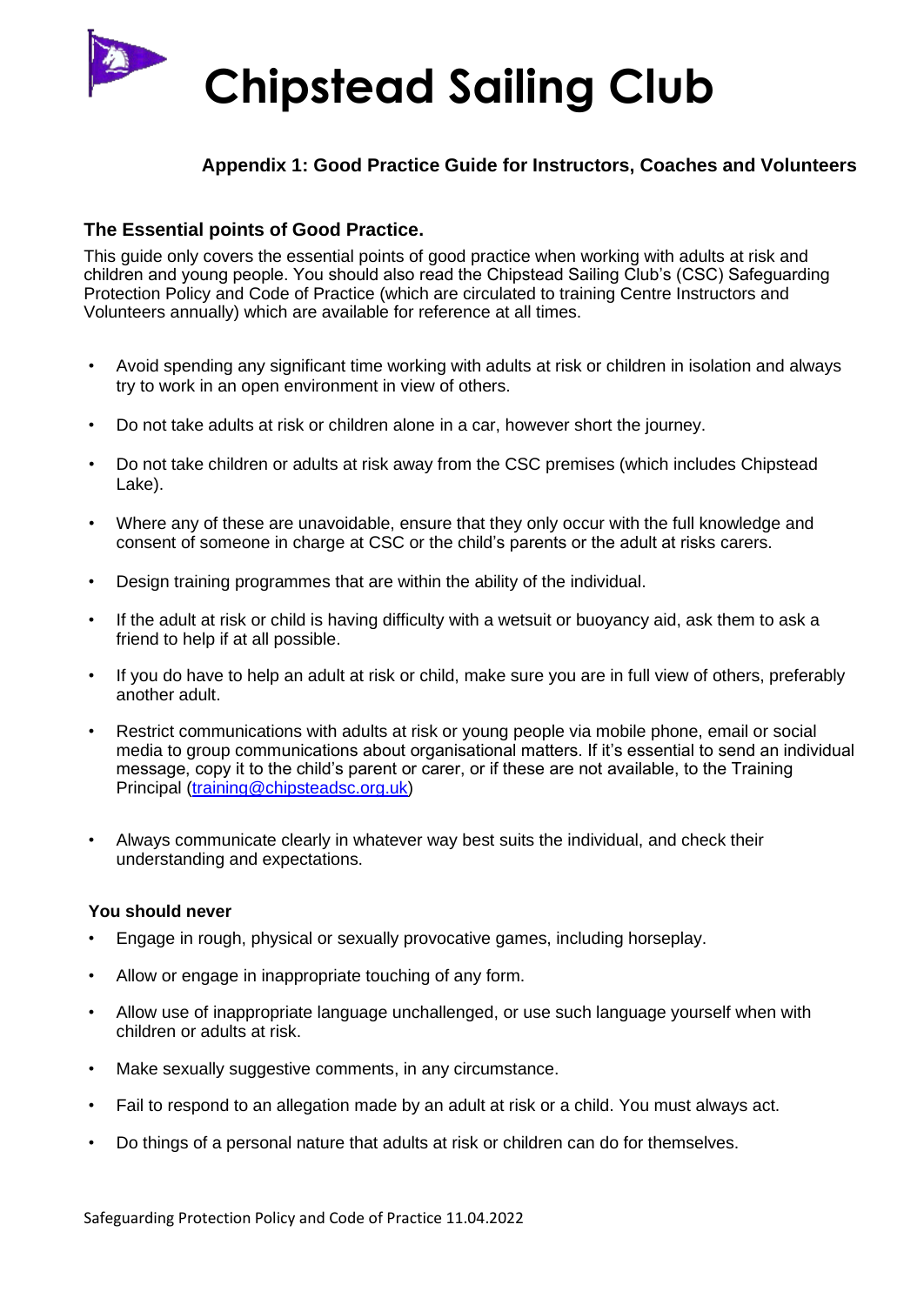

It may sometimes be necessary to do things of a personal nature to help someone with a physical or learning disability or for children; particularly if they are very young or disabled. These tasks should only be carried out with the full understanding and consent of the individual (where possible) and their parents, guardians and carers. In an emergency situation which requires this type of help, parents, guardians and carers should be fully informed. In such situations it is important to ensure that any adult present is sensitive to the individual and undertakes personal care tasks with the utmost discretion.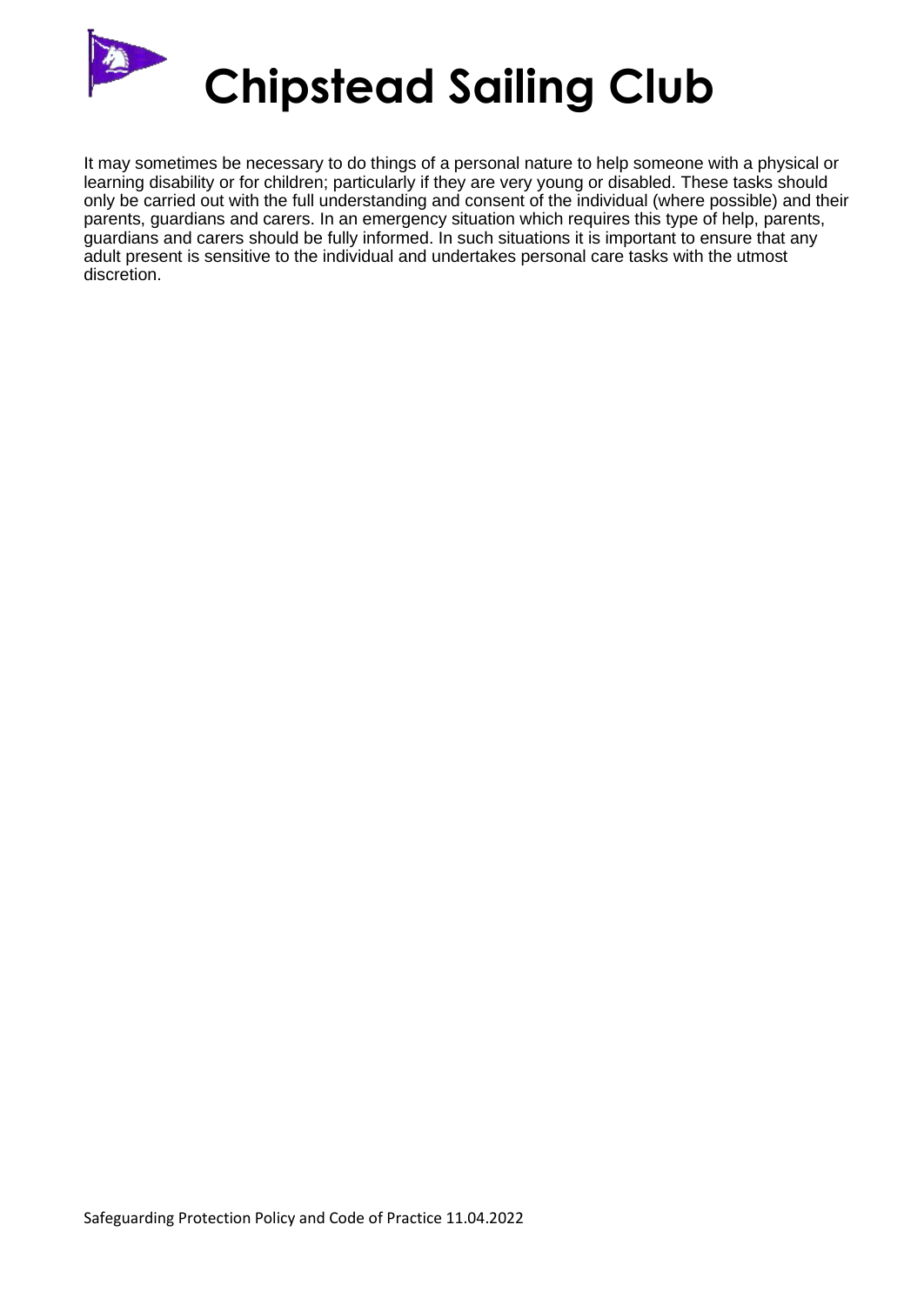# **Appendix 2: Club Code of Conduct**

It is the policy of Chipstead Sailing Club that all members, participants, coaches, instructors, officials, parents and volunteers show respect and understanding for each other, treat everyone equally within the context of the sport and conduct themselves in a way that reflects the principles of the club/class. The aim is for all members and participants to enjoy their sport and to improve performance.

**Abusive language, swearing, intimidation, aggressive behaviour or lack of respect for others and their property will not be tolerated and may lead to disciplinary action.**

### **Participants**

- Listen to and accept what you are asked to do to improve your performance and keep you safe.
- Respect other members, participants, coaches, instructors, officials and volunteers.
- Abide by the rules and play fairly.
- Do your best at all times.
- Never bully others either in person, by phone, by text or online.
- Take care of all property belonging to other members, participants, the club or its members.

#### **Parents, Guardians and Carers**

- Support the participant's involvement and help them enjoy their sport.
- Help the participant to recognise good performance, not just results.
- Never force the participant to take part in sport.
- Never punish or belittle the participant for losing or making mistakes.
- Encourage and guide the participant to accept responsibility for their own conduct and performance.
- Respect and support the coach or instructor.
- Accept officials' judgements and recognise good performance by all participants.
- Use established procedures where there is a genuine concern or dispute.
- Inform the club organisers of relevant medical information.
- Ensure that the participant wears suitable clothing and has appropriate food and drink.
- Provide contact details and be available when required.
- Take responsibility for the participant's safety and conduct in and around the clubhouse and grounds.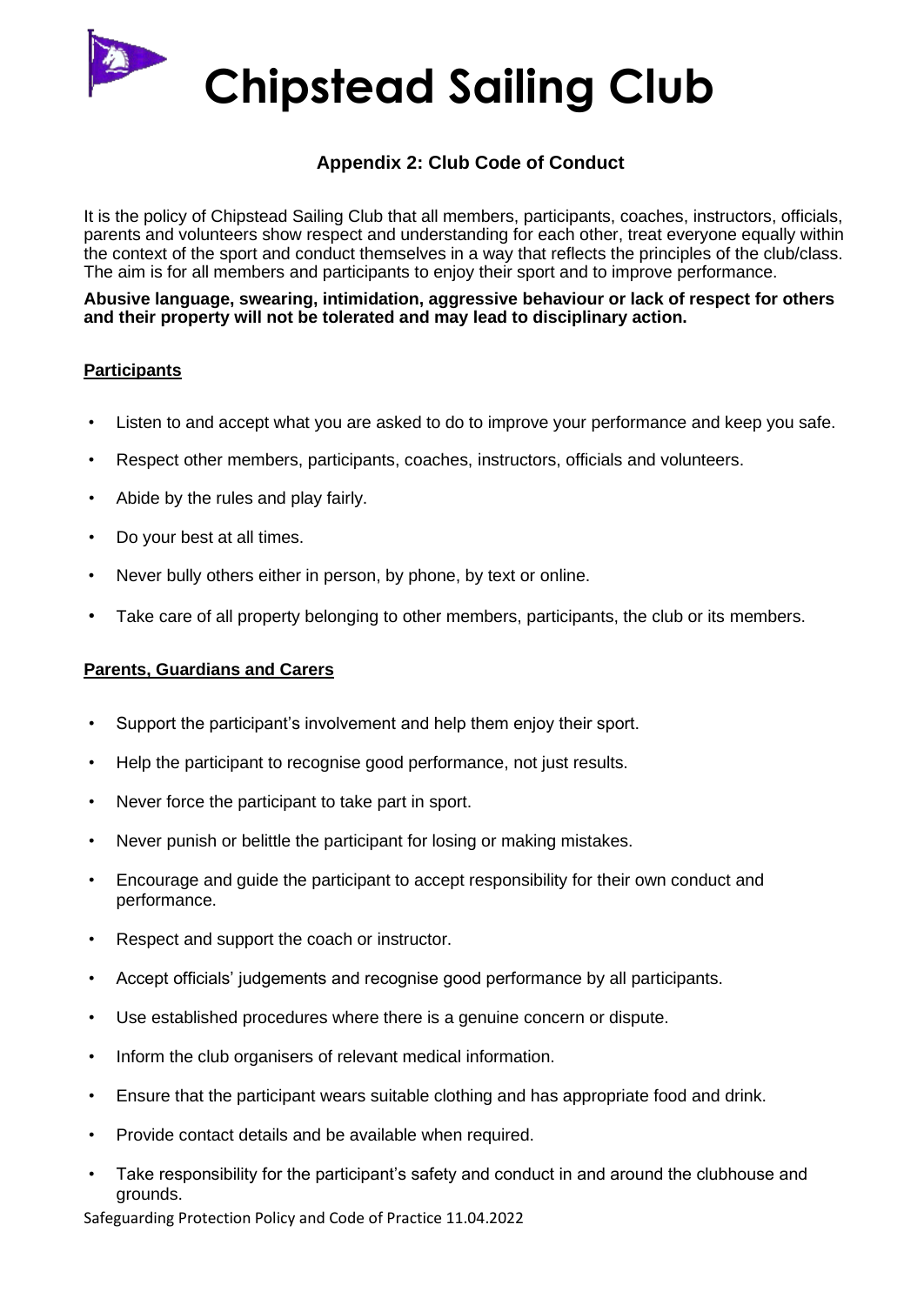

- Children under the age of 18 years are the responsibility of their parents, carers or guardians whilst using the water and facilities of the Club. It is a requirement of CSC that a parent or a guardian of children under the age of 16 years must be on club premises at all such times.
- Accept that adult participants have a right to take risks and to take decisions about their welfare, unless they lack the capacity to do so as defined by the Mental Health Act 2005.

#### **Coaches, Instructors, Officials and Volunteers.**

Consider the welfare and safety of members and participants before the development of performance.

- Encourage members and participants to value their performance and not just results.
- Promote fair play and never condone cheating.
- Ensure that all activities are appropriate to the age, ability and experience of those taking part.
- Build relationships based on mutual trust and respect.
- Work in an open environment.
- Avoid unnecessary physical contact.
- Be an excellent role model and display consistently high standards of behaviour and appearance.
- Do not drink alcohol or smoke when working directly with young people or adults at risk.
- Communicate clearly with parents, guardians, carers, participants and members.
- Be aware of any relevant medical information.
- Follow RYA and club/class guidelines and policies.
- Holders of RYA Instructor and Coach qualifications must also comply with the RYA Code of Ethics and Conduct.
- Holders of RYA Race Official appointments must also comply with the RYA Race Officials Code of Conduct.

#### **If you are concerned that someone is not following the Code of Conduct, you should inform the Club Safeguarding Officer or the person in charge of the activity**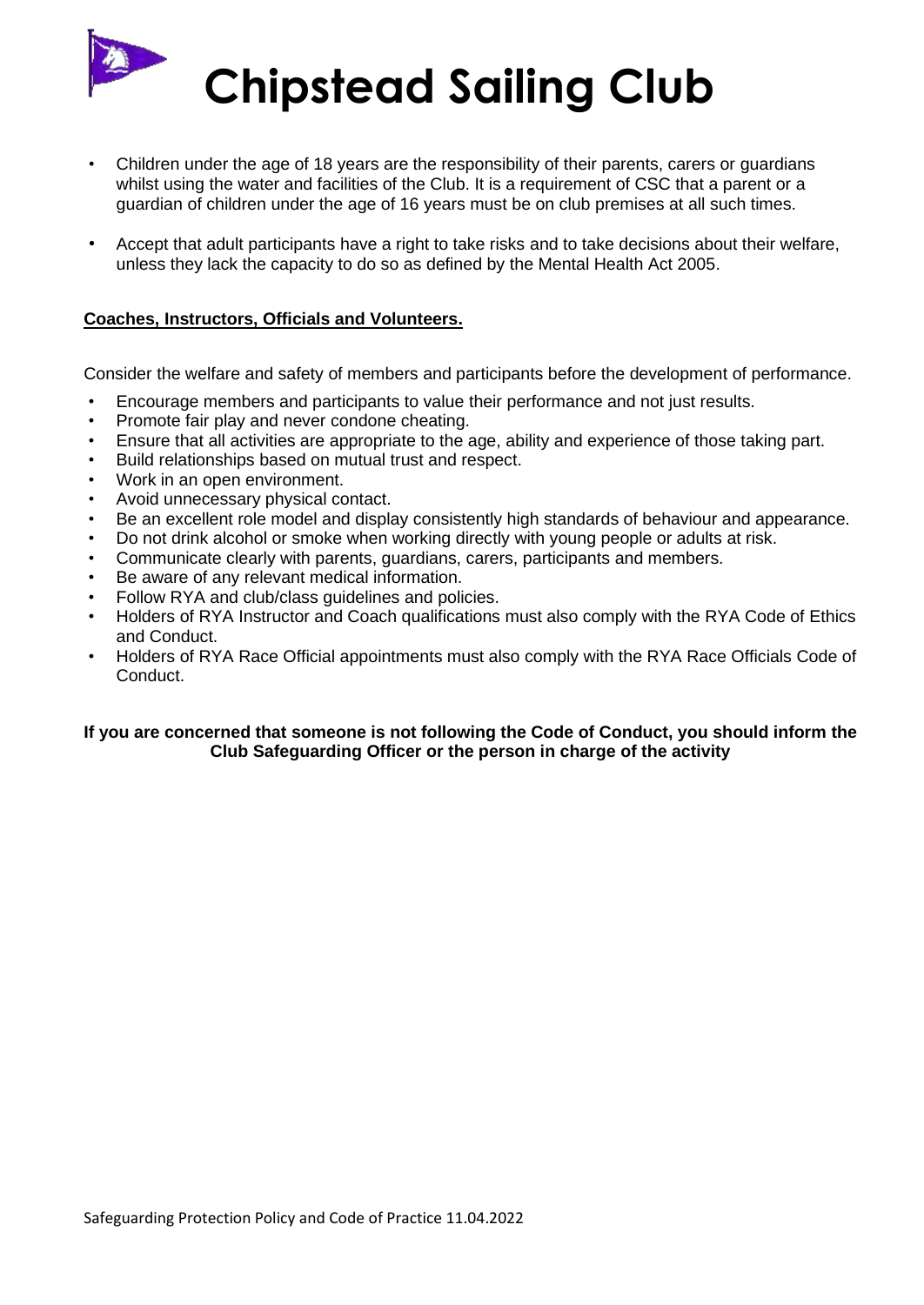# **Appendix 3: Chipstead Sailing Club Abuse Policy.**

**What is abuse?** Abuse and neglect are forms of maltreatment. Somebody may abuse or neglect by inflicting harm, or by failing to act to prevent harm. Persons may be abused in a family or in an institutional or community setting by those known to them or, more rarely, by others (including via the internet). They may be abused by an adult or adults, or another child or children.

**Physical abuse,** may involve adults or other children inflicting physical harm:

- Hitting, shaking, slapping, pushing, restraining, throwing, poisoning, burning or scalding, drowning or suffocating or inappropriate physical sanctions.
- Giving alcohol or inappropriate drugs.
- A parent or carer fabricating the symptoms of, or deliberately inducing, illness.
- In sport situations, physical abuse might also occur when the nature and intensity of training exceeds the capacity of the child's immature and growing body.

**Emotional abuse** is persistent emotional maltreatment, such as to cause severe and persistent adverse effects on emotional development. It may involve:

- Conveying to the person they are worthless, unloved or inadequate.
- Not giving the person opportunities to express their views, deliberately silencing them or 'making fun' of what they say or how they communicate.
- Imposing expectations which are beyond the person's age or developmental capability.
- Overprotection and limitation of exploration and learning, or preventing the person's participating in normal social interaction.
- Allowing them to see or hear the ill-treatment of another person.
- Serious bullying (including cyberbullying), causing the person frequently to feel frightened or in danger.
- Exploitation or corruption.
- Emotional abuse in sport might also include situations where the person is subject to constant criticism, bullying or pressure to perform at a level that cannot realistically be expected to achieve. Some level of emotional abuse is involved in all types of maltreatment.

**Sexual abuse**: involves an individual (male or female, or a child) forcing or enticing another person to take part in sexual activities, whether they are aware of what is happening, to gratify their own sexual needs. The activities may involve:

- Physical contact (e.g., Kissing, touching, masturbation, rape, or oral sex).
- Involving them looking at, or in the production of, sexual images.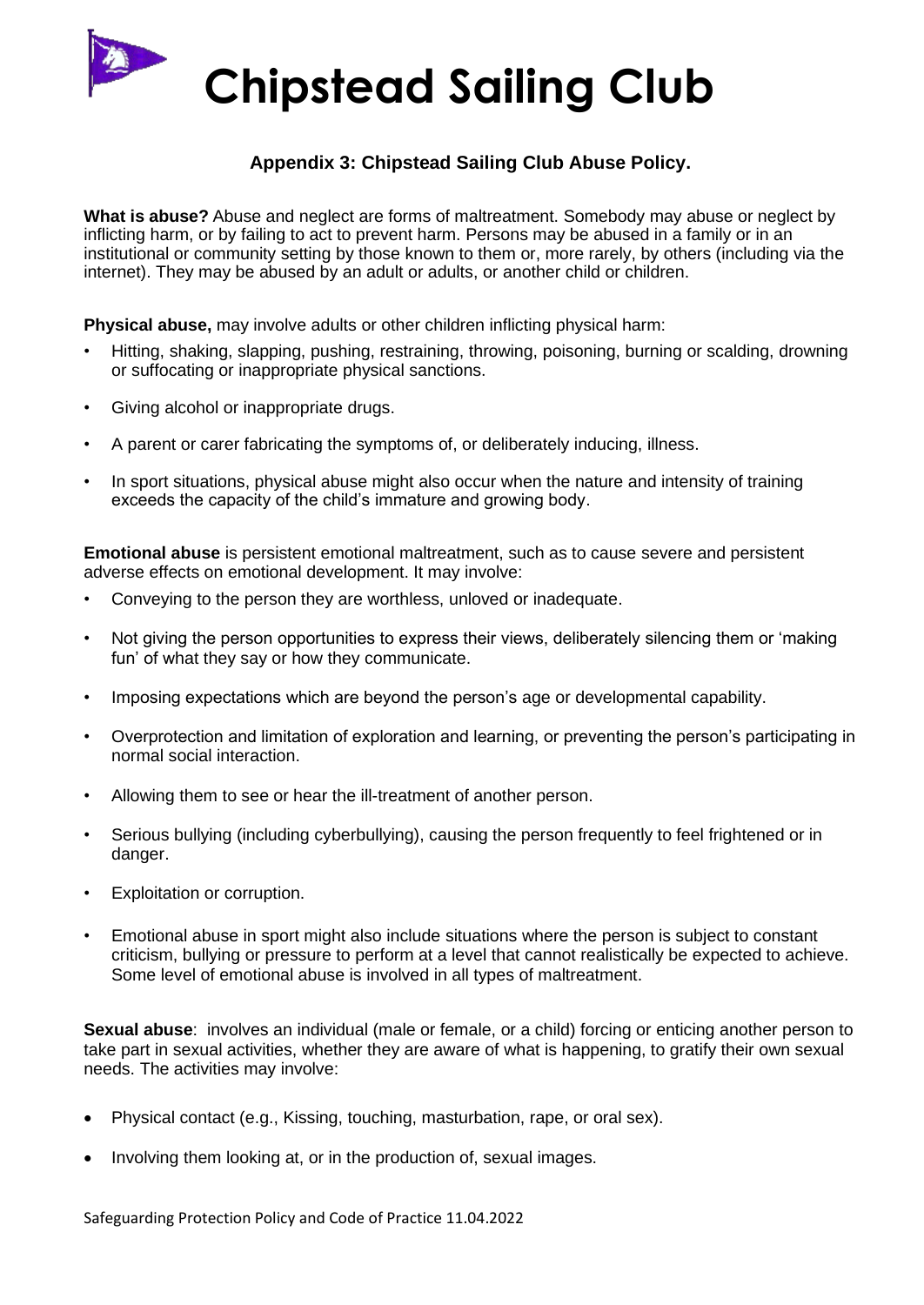

- Encouraging the person to behave in sexually inappropriate ways or watch sexual activities, including sexual teasing and innuendo.
- Grooming in preparation for abuse (including via the internet).
- Sport situations which involve physical contact (e.g., Supporting or guiding) could potentially create situations where sexual abuse may go unnoticed. Abusive situations may also occur if there is a misuse of power and position of trust over people.

**Psychological abuse** – including emotional abuse, threats of harm or abandonment, deprivation of contact, humiliation, blaming, controlling, intimidation, coercion, harassment, verbal abuse, isolation or unreasonable and unjustified withdrawal from services or supportive networks. In a club context this might include excluding a member from social activities.

**Financial or material abuse** – including theft, fraud, internet scamming, coercion in relation to an adult's financial affairs or arrangements, including in connection with Wills, property, inheritance or financial transactions, or the misuse or misappropriation of property, possessions or benefits. People with learning disabilities or dementia are particularly vulnerable to this type of abuse.

**Discriminatory abuse** – including forms of harassment, slurs or similar treatment: because of race, sex, gender and gender identity, age, disability, sexual orientation or religion.

**Neglect** - is the persistent failure to meet a person's basic physical and/or psychological needs, likely to result in the serious impairment of health or development. Neglect may involve a parent or carer failing to:

- Provide adequate food, clothing and shelter.
- Protect the person from physical and emotional harm or danger.
- Ensure adequate supervision.
- Ensure access to appropriate medical care, treatment or support.
- Respond to basic emotional needs.
- Neglect in a sport situation might occur if an instructor or coach fails to ensure that the person is safe, exposes him/her to undue cold or heat or risk of injury.

**Self-Neglect** – this covers a wide range of behaviour, neglecting to care for one's personal hygiene, health or surroundings and includes behaviour such as hoarding. Self-neglect might indicate that the person is not receiving adequate support or care or could be an indication of a Mental Health issue such as depression.

**Organisational Abuse** – including neglect and poor care practice within an institution or specific care setting e.g., hospital or place of care.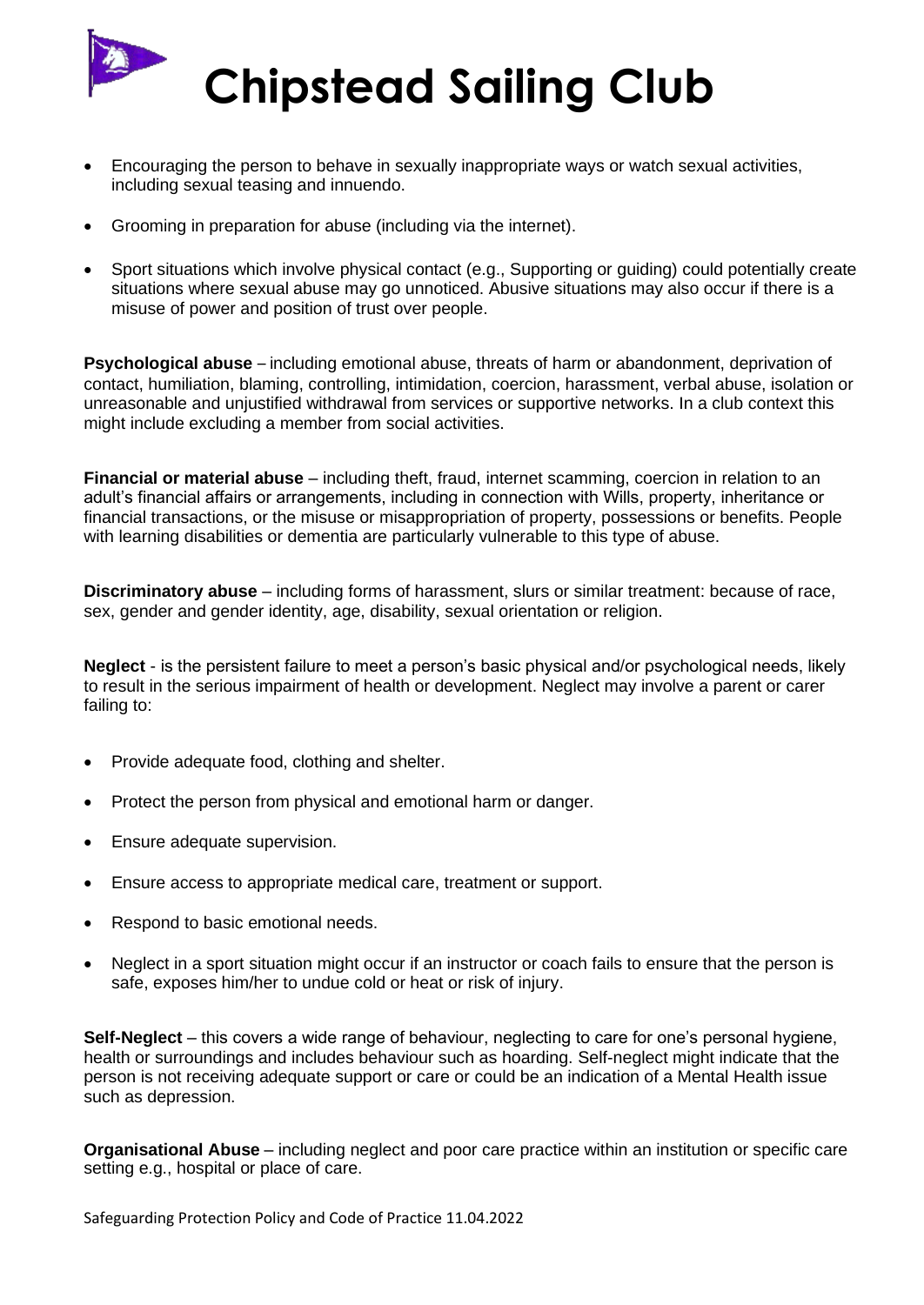

**Mate Crime** – is when vulnerable people are befriended by members of the community who go on to exploit and take advantage of them.

**Child sexual exploitation** - is a form of child sexual abuse. It occurs where an individual or group takes advantage of an imbalance of power to coerce, manipulate or deceive a child or young person under the age of 18 into sexual activity in exchange for something the victim needs and wants (e.g. attention, money or material possessions, alcohol or drugs), and/or for the financial advantage or increased status of the perpetrator or facilitator. The victim may have been sexually exploited even if the sexual activity appears consensual. Child sexual exploitation can also occur online without involving physical contact.

**Extremism** - goes beyond terrorism and includes people who target the vulnerable including the young by seeking to: create division between communities on the basis of race, faith or denomination; justify discrimination e.g. towards women and girls; persuade others that minorities are inferior; or argue against the primacy of democracy and the rule of law in our society.

**Bullying** - (not included in 'Working Together' but probably more common in a sport situation than some of the other forms of abuse described above). Bullying (including online bullying, for example via text or social media) may be seen as deliberately hurtful behaviour, usually repeated or sustained over a period of time, where it is difficult for those being bullied to defend themselves. The bully is often another vulnerable or young person. Although anyone can be the target of bullying, victims are typically shy, sensitive and perhaps anxious or insecure. Sometimes they are singled out for physical reasons –being overweight or physically small, being LGBTQ+, having a disability or belonging to a different race, faith or culture. Bullying can include:

- Physical pushing, kicking, hitting, pinching etc.
- Name calling, sarcasm, spreading rumours, persistent teasing and emotional torment through ridicule, humiliation or the continual ignoring of individuals.
- Posting of derogatory or abusive comments, videos or images on social network sites.
- Racial taunts, graffiti, gestures, sectarianism.
- Sexual comments, suggestions or behaviour.
- Unwanted physical contact.
- The acronym **STOP – Several Times On Purpose** can help you to identify bullying behaviour.

#### **Recognising Abuse**

It is not always easy, even for the most experienced, to spot when abuse has taken place. However, some of the more typical symptoms which should trigger your suspicions would include:

- Unexplained or suspicious injuries such as bruising, cuts or burns, particularly if situated on a part of the body not normally prone to such injuries or lack of medical attention when an injury has occurred.
- Sexually explicit language or actions
- A sudden change in behaviour (e.g., becoming very quiet, withdrawn or displaying sudden outbursts of temper).
- The person describing what appears to be an abusive act involving them.
- A change observed over a long period of time (e.g., Losing weight or becoming increasingly dirty or unkempt).
- A general distrust and avoidance of someone, especially those with whom a close relationship would be expected.
- An unexpected reaction to normal physical contact.
- Difficulty in making friends or abnormal restrictions on socialising with others.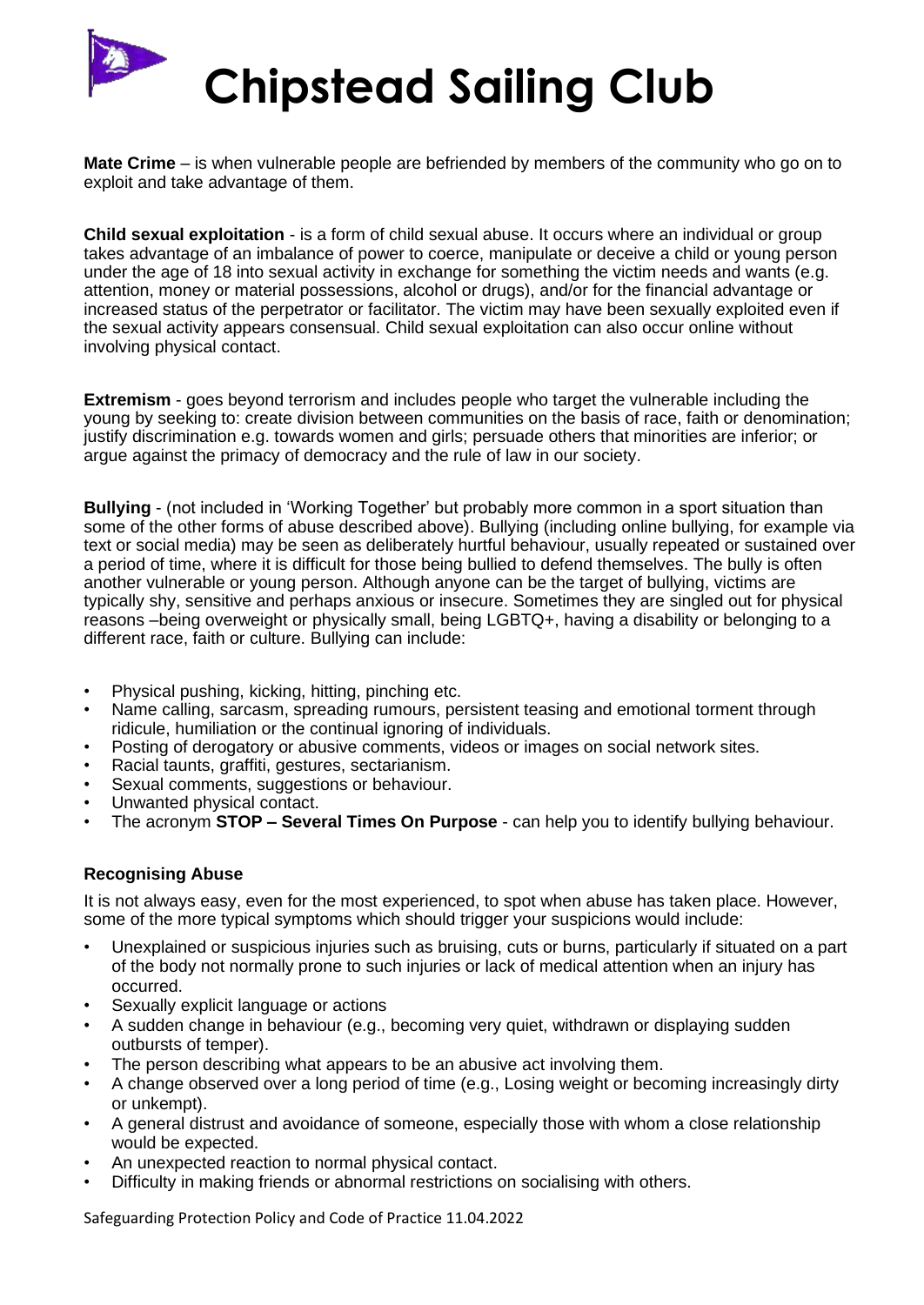

- Self-harming.
- A person's belongings or money go missing.
- A disclosure someone tells you or another person they are being abused.

#### **Patterns of Abuse** – may vary and include:

- Serial abusing in which the perpetrator seeks out and 'grooms' individuals. Sexual and financial abuse may fall into this pattern.
- Long term abuse in the context of an ongoing family relationship, such as domestic violence between spouses or generations or persistent psychological abuse or
- Opportunistic abuse such as theft occurring because money or valuable items have been left lying around.

It is important to note that the person could be displaying some or all of these signs, or behaving in a way which is worrying, without this necessarily meaning that the person is being abused. Similarly, there may not be any signs, but you may just feel that something is wrong. If you have noticed a change in a person's behaviour, first talk to the parents or carers. It may be that something has happened, such as a bereavement, which has caused the person to be unhappy.

**If you are concerned:** If there are concerns about sexual abuse or violence in the home, talking to the parents or carers might put the person at greater risk. If you cannot talk to the parents, guardians or carers, consult the Club Safeguarding Officer or the person in charge. It is this person's responsibility to make the decision to contact Children's or Adult Social Care Services or the Police. It is NOT their responsibility to decide if abuse is taking place, BUT it is their responsibility to act on your concerns.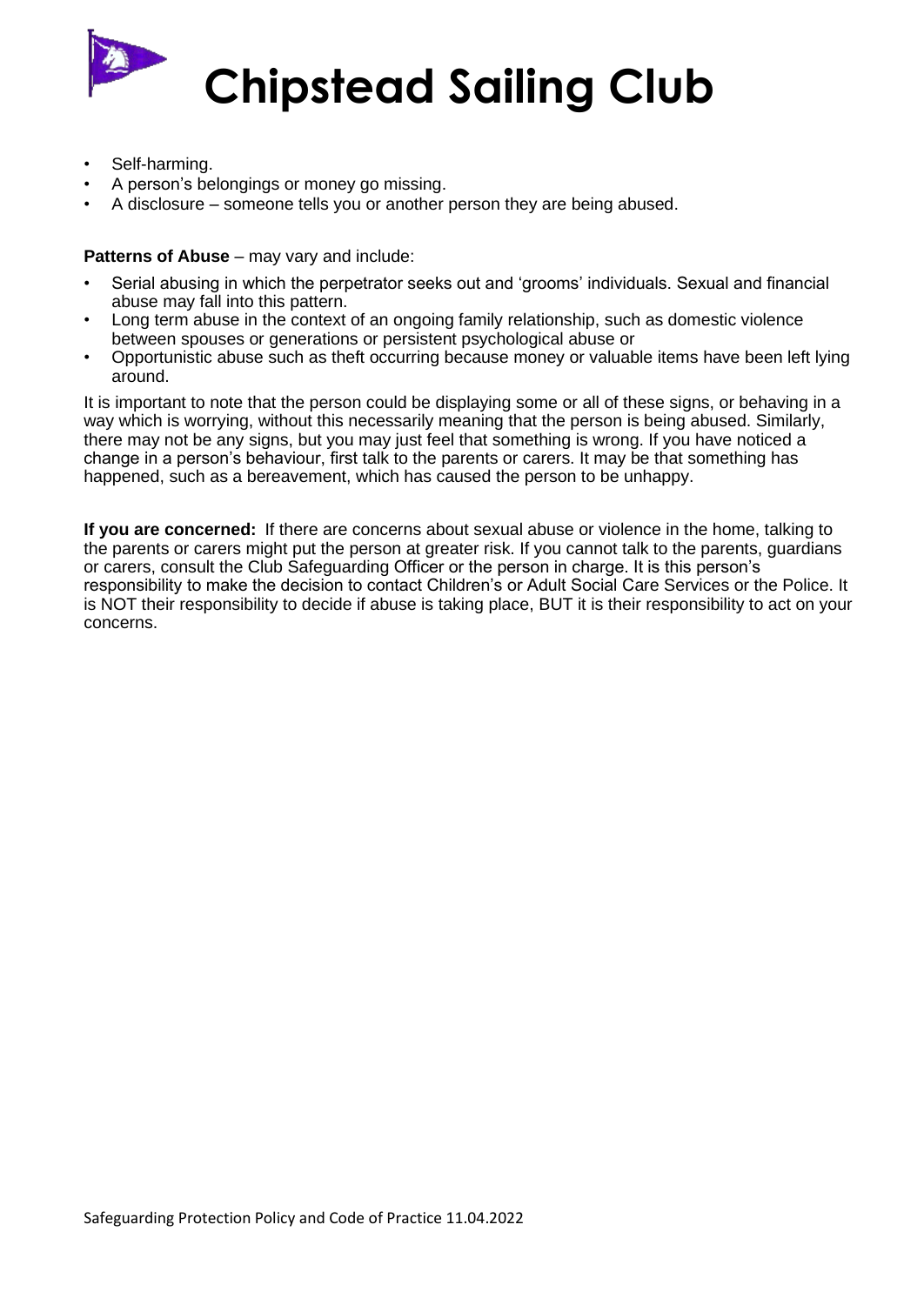

# **Appendix 4: Self-disclosure Form for Persons Working with Children or Adults at Risk**

Chipstead Sailing Club is committed to safeguarding from physical, sexual and emotional harm. As part of our Safeguarding policy, we require those regularly instructing, coaching, or supervising adults at risk or young people to complete this self-disclosure form. Having a criminal record will not necessarily bar you from volunteering with us. This will depend on the nature of the position and the circumstances and background of your offences.

All information will be treated as confidential and managed in accordance with our Data Privacy Policy and current data protection legislation and guidance.

**Name** …………………………………………………………………………………………..

**1. Have you ever been known to any Children or Adult Services Department as being an actual or potential risk to children or adults at risk?** 

**YES / NO (If yes, please supply details.)**

**2. Have you ever been the subject of any disciplinary investigation and/or sanction by any organisation due to concerns about your behaviour towards children or adults at risk?** 

**YES / NO (If yes, please supply details.)**

**3. If you have a current DBS certificate registered with the RYA please provide the following information:** 

**DBS Certificate Number: …………………………………………………**

**Your Date of Birth: ………………………………………………………..**

**Declaration:** I declare that to the best of my knowledge the information given above is correct and understand that any misleading statements or deliberate omission may be sufficient grounds for disciplinary action and/or the withdrawal of my appointment.

If required I agree to provide a valid Enhanced Criminal Records Disclosure (DBS enhanced) or apply through CSC for a DBS.

I agree to inform Chipstead Sailing Club within 24 hours if I am subsequently investigated by any agency or organisation in relation to concerns about my behaviour towards children, young people and adults.

I understand that the information contained in this form and in the Disclosure, or supplied by third parties, may be shared with other persons or organisations in circumstances where this is considered necessary to safeguard children. I am happy that the Chipstead Sailing Club Safeguarding Officer (Maggie Bolton) can check my DBS status if required.

Signed ………………………………………… Date …………………..

Note: if the applicant is aged under 18, this form should be counter-signed by a parent or guardian.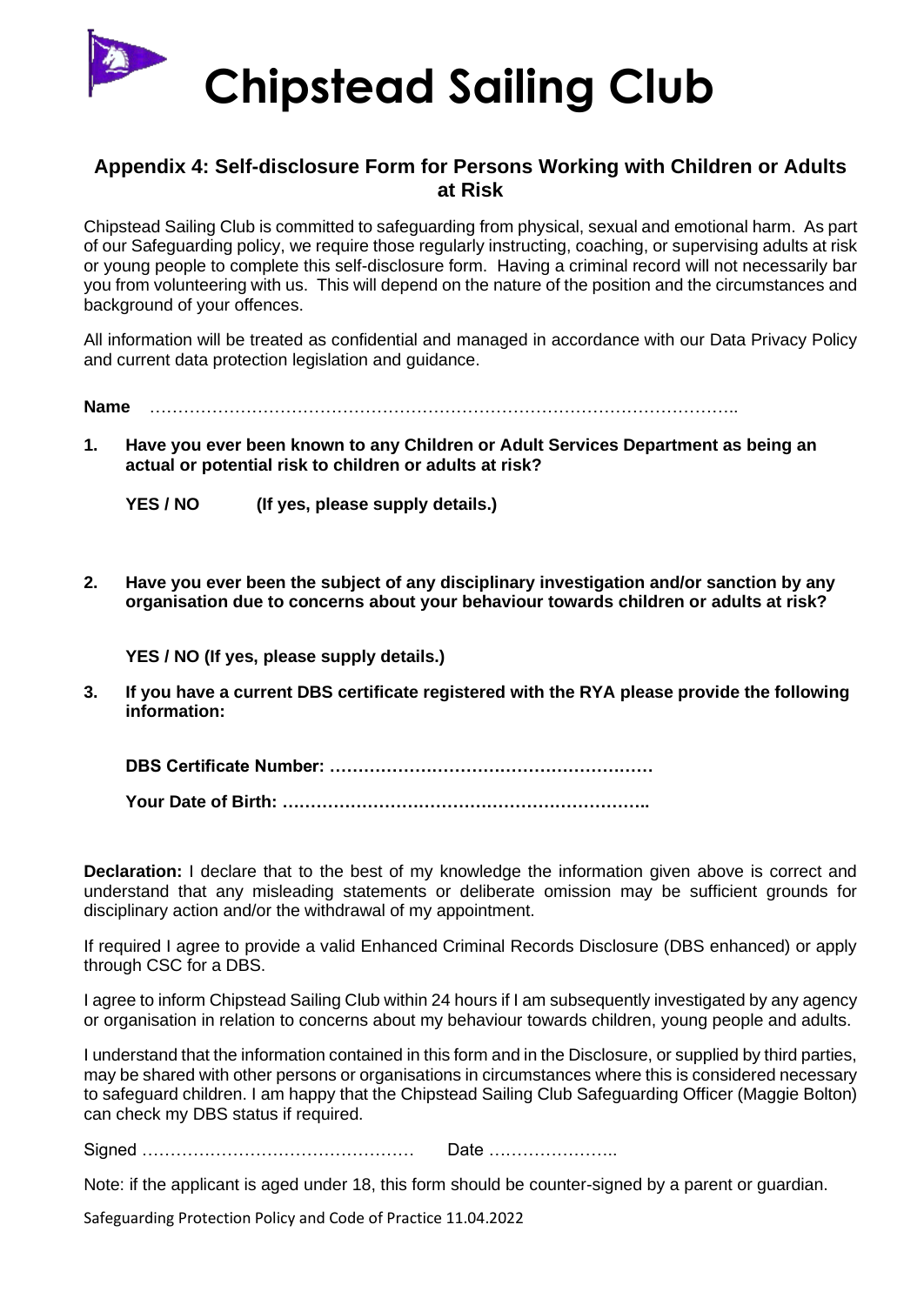

All personal information including disclosure information will be treated as confidential, stored securely and only shared with those who need to see it in the course of their duties or to protect adults at risk or children in accordance with the DBS Code of Conduct and the Chipstead Sailing Club Data Privacy Policy.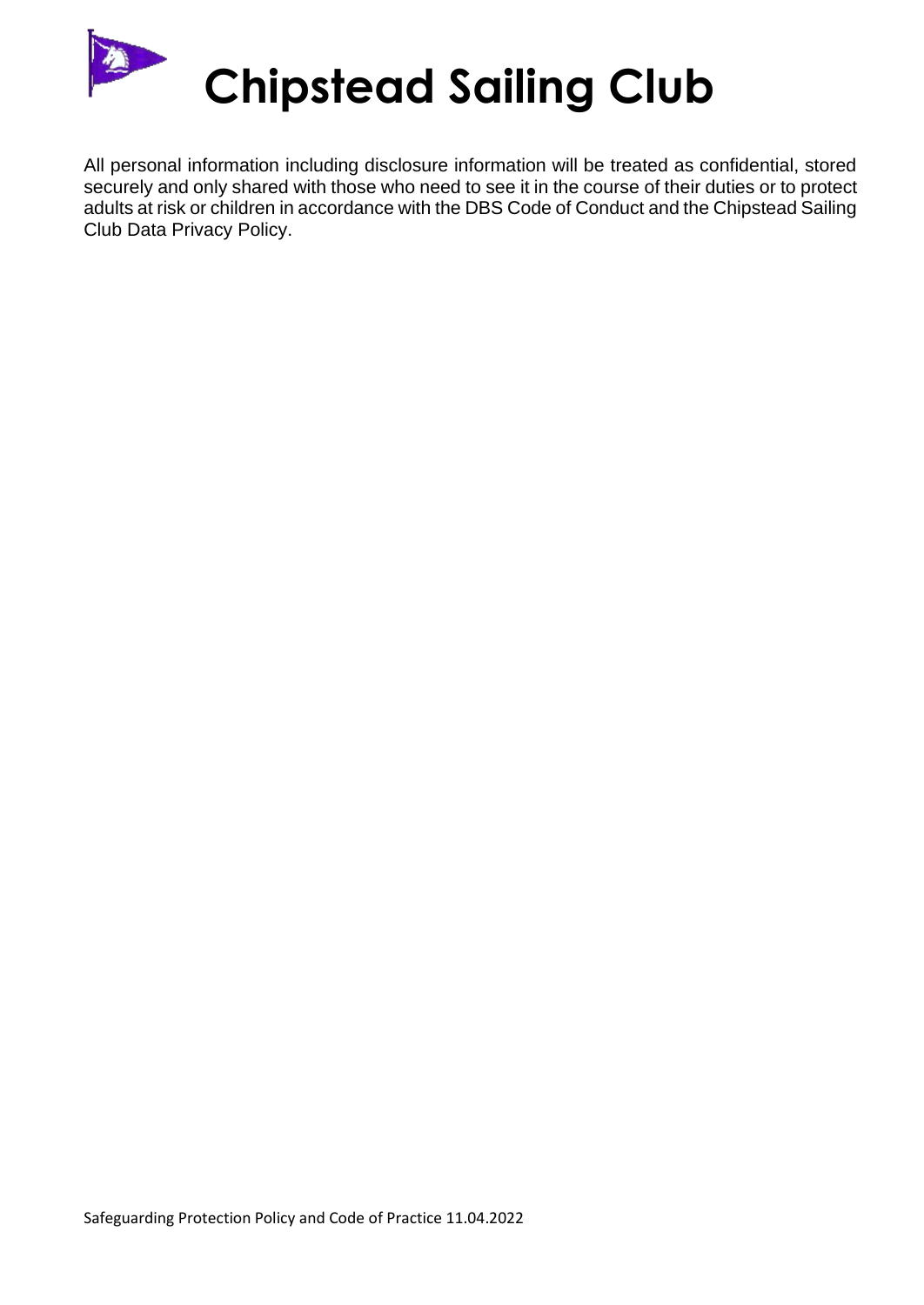

# **Appendix 5: Policy Statement on the secure handling, use, storage, retention and disposal of DBS Disclosure certificates and certificate information.**

#### **General Principles**

As an organisation using the Disclosure and Barring (DBS) checking service to help assess the suitability of applicants for positions of trust, Chipstead Sailing Club complies fully with the DBS Code of Practice regarding the correct handling, use, storage, retention and disposal of certificates and certificate information. It also complies fully with its obligations under the General Data Protection Regulations (GDPR), the Data Protection Act 2018 and other relevant legislation pertaining to the safe handling, use, storage, retention and disposal of certificate information and has a written policy on these matters, which is available to those who wish to see it on request.

#### **Storage and Access**

Certificate information is kept securely, in a lockable, non-portable, storage containers or on password protected computer storage with access strictly controlled and limited to those who are entitled to see it as part of their duties.

#### **Handling**

In accordance with Section 124 of the Police Act 1997, certificate information is only passed to those who are authorised to receive it in the course of their duties. We maintain a record of all those to whom certificates or certificate information have been revealed and it is a criminal offence to pass this information to anyone who is not entitled to receive it.

#### **Usage**

Certificate information is only used for the specific purpose for which it was requested and for which the applicant's full consent has been given.

#### **Retention**

Once a recruitment (or other relevant) decision has been made, we do not keep certificate information for any longer than is necessary. This retention will allow for the consideration and resolution of any disputes or complaints or be for the purpose of completing safeguarding audits. Throughout this time, the usual conditions regarding safe storage and strictly controlled access will prevail.

#### **Disposal**

Once the retention period has elapsed, we will ensure that any DBS certificate information is immediately destroyed by secure means, for example by shredding, pulping or burning, or securely deleted from a computer system. While awaiting destruction, certificate information will not be kept in any insecure receptacle (e.g. waste bin or confidential waste sack).

We will not keep any photocopy or other image of the certificate or any copy or representation of the contents of a certificate. However, notwithstanding the above, we may keep a record of the date of issue of a Disclosure, the name of the subject, the type of certificate requested, the position for which the certificate was requested, the unique reference number of the certificate and the details of the recruitment decision taken.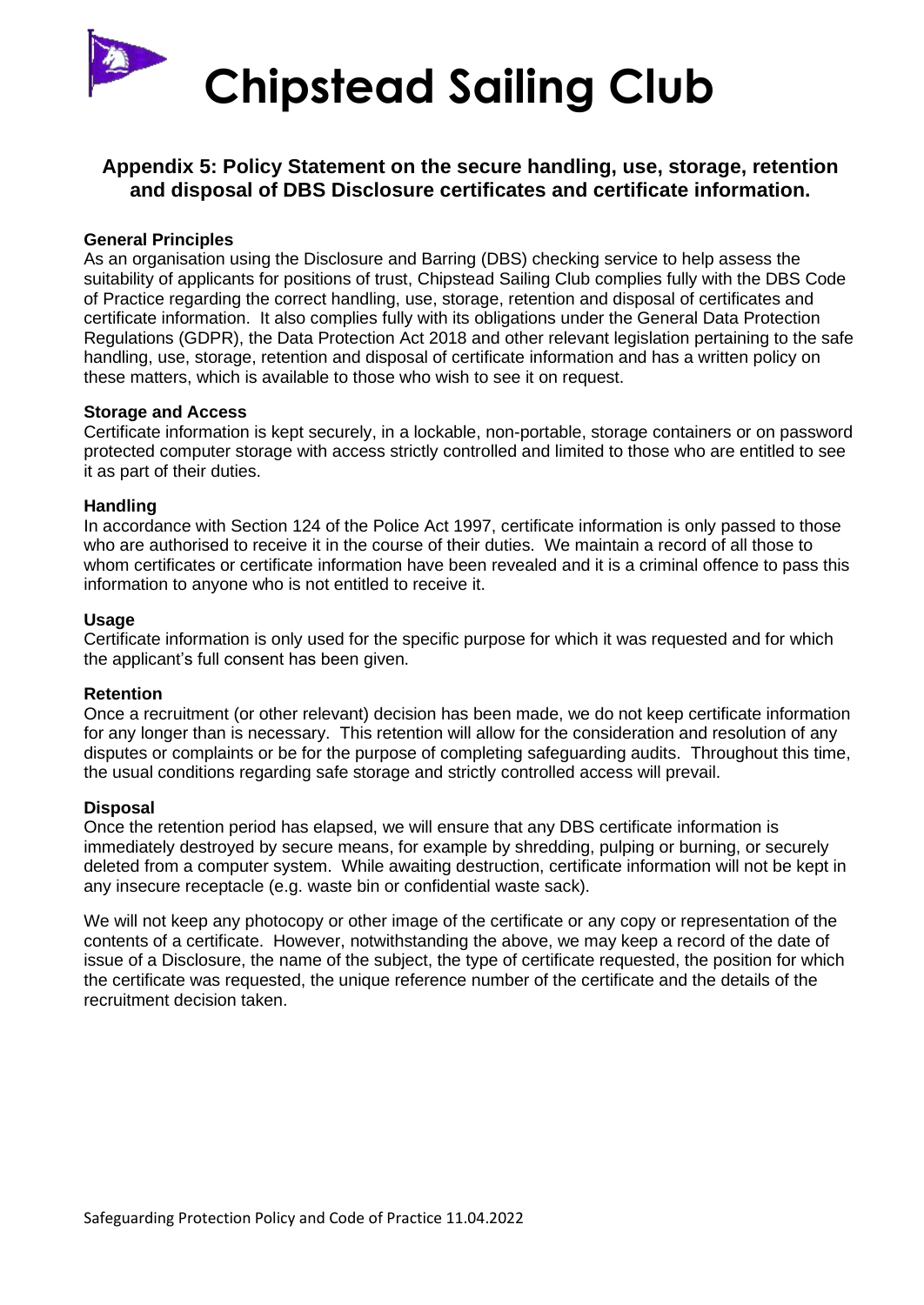

## **Appendix 6: County Local Authority Designated Officer Contacts**

The County LADO Service deals with allegations against staff who work with children either in education or the wider children's workforce.

If you need to speak to the LADO Service regarding an **allegation** against a member of staff **please make contact with one of the Contact & Referral Officers on the below number or complete a referral form.** Your details will be taken and passed to the LADO on duty that day. The same LADO will support you through the process until the matter has been resolved. Please note that the LADO service no longer works on an area basis.

| County LADO Service contact number: 03000 410 888<br>Email: kentchildrenslado@kent.gov.uk |                                                                                                                                                                                                       |  |
|-------------------------------------------------------------------------------------------|-------------------------------------------------------------------------------------------------------------------------------------------------------------------------------------------------------|--|
| <b>Kroner House</b>                                                                       |                                                                                                                                                                                                       |  |
| Ali Watling<br><b>County LADO Manager</b>                                                 | <b>Contact &amp; Referral Officer &amp; PA to</b><br><b>LADO Manager Emma Cumberbatch</b><br><b>Contact &amp; Referral Officer</b><br>Sára Blenkinsop (on secondment)<br><b>Anita Kearney - Locum</b> |  |

| <b>Marie Jackson</b>   | <b>Hollie Priestley</b>                 |
|------------------------|-----------------------------------------|
| <b>LADO</b>            | LADO - Maternity leave 01.01-31.08.2020 |
| <b>Sarah Crann</b>     | <b>Alexa Andrews</b>                    |
| <b>LADO</b>            | <b>LADO</b>                             |
| <b>Susannah Burden</b> | <b>Mary Oni</b>                         |
| <b>LADO</b>            | LADO - Locum                            |

**Link to Referral form: [https://www.kscb.org.uk/procedures/local-authority](https://www.kscb.org.uk/procedures/local-authority-designated-officer-lado)[designated-officer-lado](https://www.kscb.org.uk/procedures/local-authority-designated-officer-lado)**

If a call is urgent i.e. **a child is in immediate danger and requires safeguarding** call through to the **Front Door on: 03000 41 11 11**

> Urgent child protection issues outside of office hours: Call **Out of Hours** on: 03000 41 91 91